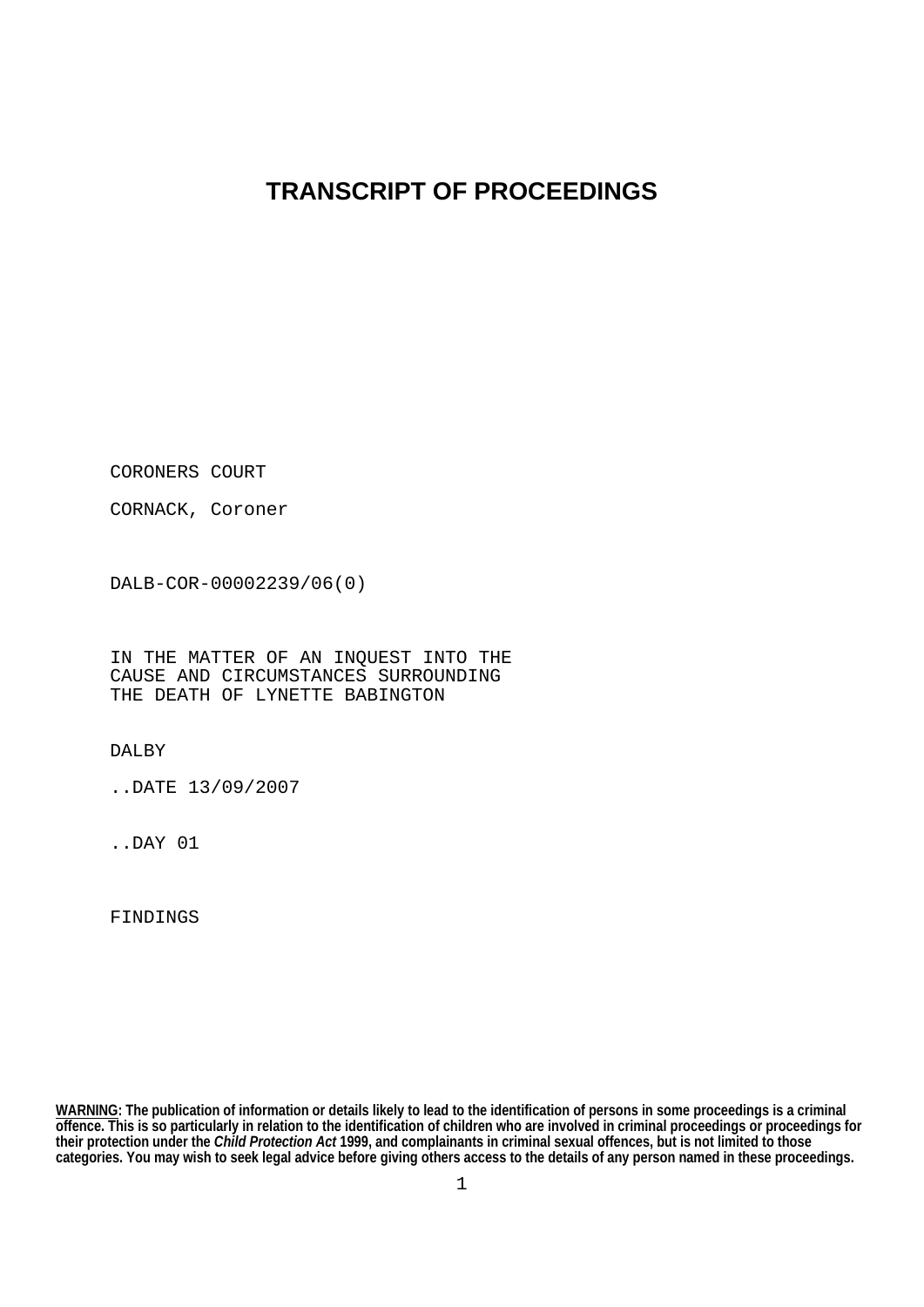13092007 D.01 T22/KLK(CAB) M/T OAKE 13 (Cornack, Coroner) CORONER: This is a coronial inquest into the circumstances surrounding the death of Lynette Babington. Mrs Babington was born on the 3rd of July 1942.

A coronial inquest is held to determine whether or not a death has happened and if a death has happened, the Coroner who is investigating the death, must make of the following findings. Firstly, who the deceased person is. Secondly, how that person died. Thirdly, when that person died. Fourthly, where that person died and particular whether the person died in Queensland. And finally, what caused the person to die.

The Coroner must give a written copy of the findings to a family member who has indicated that he or she will accept the document on behalf of the deceased person's family. And if an inquest is held, a copy to any person who appears at the inquest.

**40**  Particularly, the Court must be careful because under the Coroners Act, a Coroner must not include in their findings any statement that any particular person is or may be guilty of an offence or civilly liable for something.

**50**  A Coroner may make comments on anything connected with a death investigated at an inquest that relates to public health and safety, the administration of justice, always to prevent deaths from happening in similar circumstances in the future.

> 2 FINDINGS **60**

**20** 

**30** 

**10**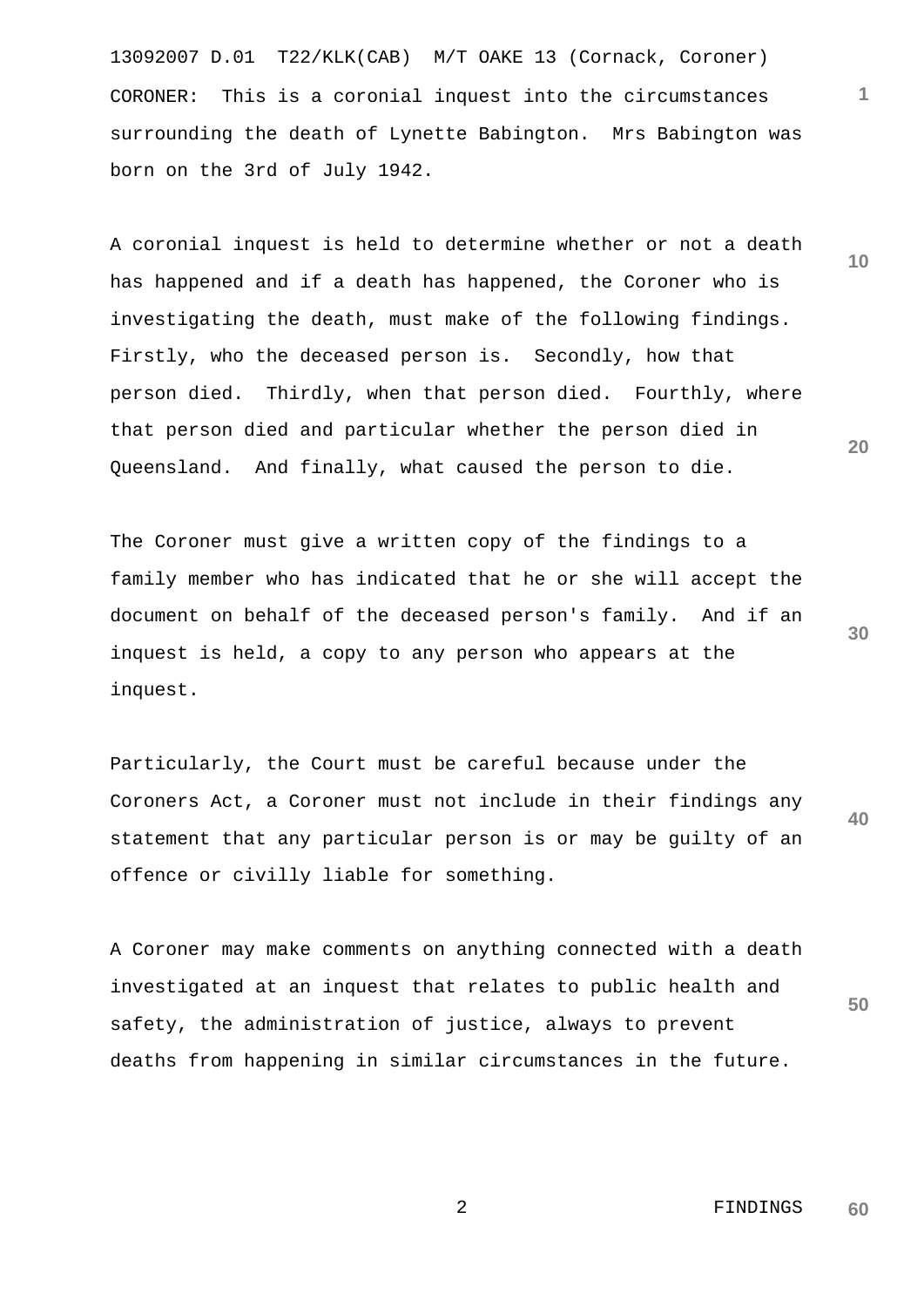13092007 D.01 T22/KLK(CAB) M/T OAKE 13 (Cornack, Coroner) So far as my responsibilities under the Coroners Act are concerned, there is very little difficulty in determining who has died and how she died and when she died and where she died.

The question of most concern to the family members today is what caused Lynette Babington to die. I have examined the material presented by the police investigation and I have listened carefully to the evidence presented by the family.

I make findings that there has been a death and that death occurred between 7 a.m. and 11 a.m. on the 5th of August, 2006. That the deceased person is Lynette Babington, her date of birth, as I said, the 3rd of July, 1942. She had lived most of her life at Turners Flat at Inglewood and but for the last week before her death, she had lived at Oakey at 4 Shirley Street, a home owned by her daughter.

The circumstances about Mrs Babington's death as set out in the summary in the police report.

**40** 

**30** 

**50** 

**10** 

**1**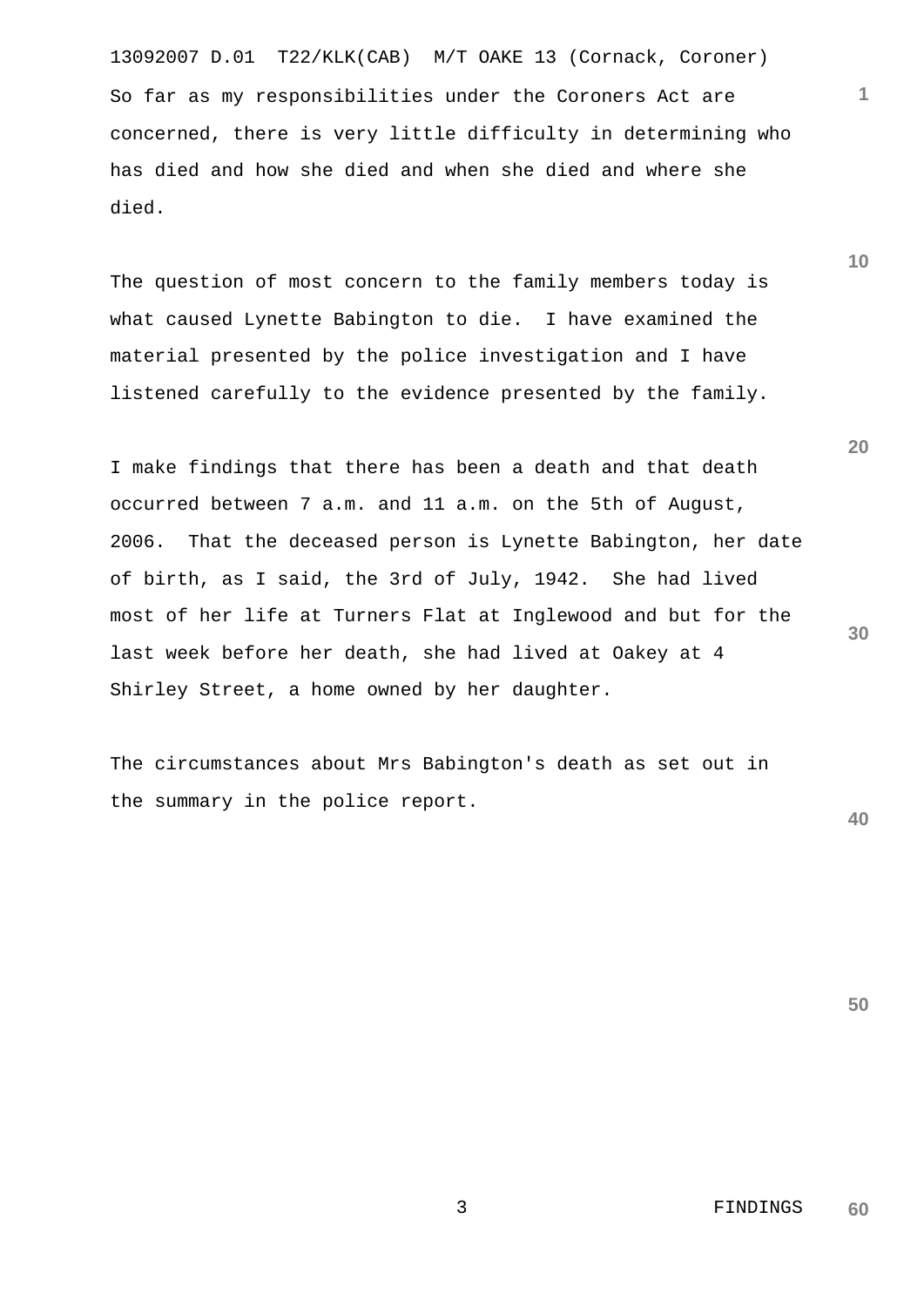13092007 D.1 T23/RAK(CAB) M/T OAKE13 (Cornack, Coroner) That is at about 11.30 a.m. on the 5th of August, last year, 2006, Mrs Babington's daughter, Wendy Maree Babington, drove to 4 Shirley Street to check on her mother. She was concerned because her mother had not responded to telephone calls.

Wendy Babington was the owner of the home and she had recently rented it to her mother. Wendy went to the home and entered via the locked front door. She had a key to the home. She called out to her mum and became concerned when there was no reply.

Wendy searched the house. She found her mum, Lynette Babington, lying face down on the floor between the toilet and the hallway towards the rear of the house. She called the ambulance immediately. The ambulance attended and stated that Lynette was deceased and that lividity was starting to set in. But Lynette at that stage was not suffering from rigor mortis. She was transported to the Toowoomba Base Hospital.

**40 50**  Wendy found that her mum had had breakfast that morning and had had the fire going and had done a load of washing and it seemed that she was going about her normal morning routine without suffering a long period of ill health or pain or suffering. She seemed to be just going about her business when a sudden catastrophic event happened so far as her health is concerned.

**30** 

**20** 

**1**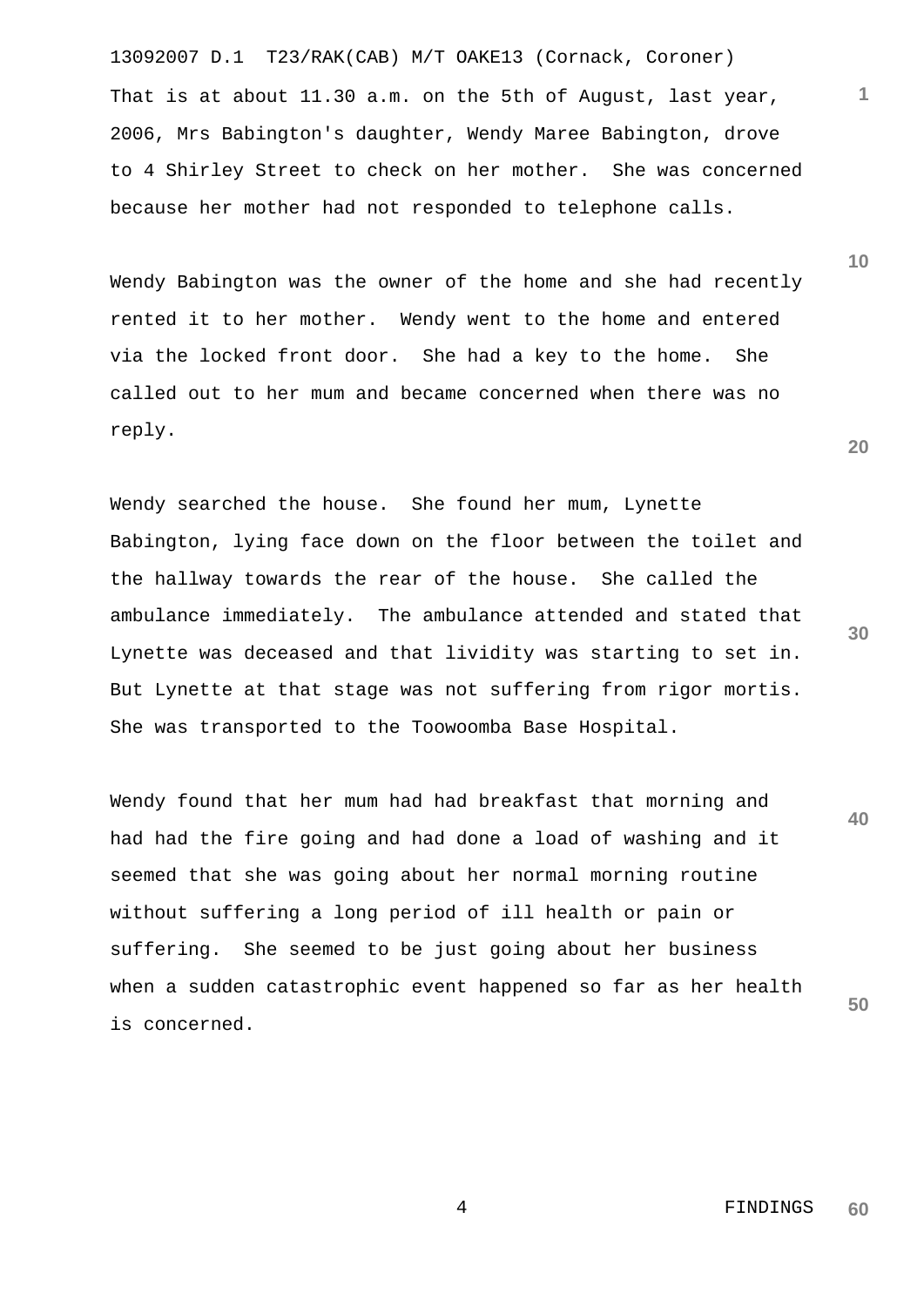13092007 D.1 T24/MPM(CAB) M/T OAKE13-14 (Cornack, Coroner) **10**  The police who conducted that investigation asked family members a lot of questions about when Lynette had last been to the doctor and their recording on the report is a little disappointing. The police say that Lynette had last visited Dr Owen at Inglewood on the 2nd of August 2006 and the question about any known medical history is marked "Unknown". The police did record that Mrs Babington was taking medication and listed Atenolol as the medication.

Unfortunately that synopsis did not point out the fact that there had been an echocardiogram done within the last week prior to Mrs Babington's death and if the pathologist conducted the post-mortem had had a copy of Dr Archibald's report, further investigations and enquiries might have been done or a more detailed autopsy report might have been provided to the family to explain the difference in medical opinion they were getting from Mrs Babington's own family doctor and from the specialist who did the echocardiogram and from the pathologist who performed the inquest.

The Coroner's file indicates that Mr Babington at first had some concerns about his wife having an autopsy, but a Coroner made a decision that an autopsy should be performed.

**50**  The autopsy has been performed by Dr Terry and his report is part of the material that is admitted into evidence and marked Exhibit 1. I believe that the family members have a copy of the autopsy report which clearly sets out all of the investigations done by Dr Terry.

**1**

**20** 

**30**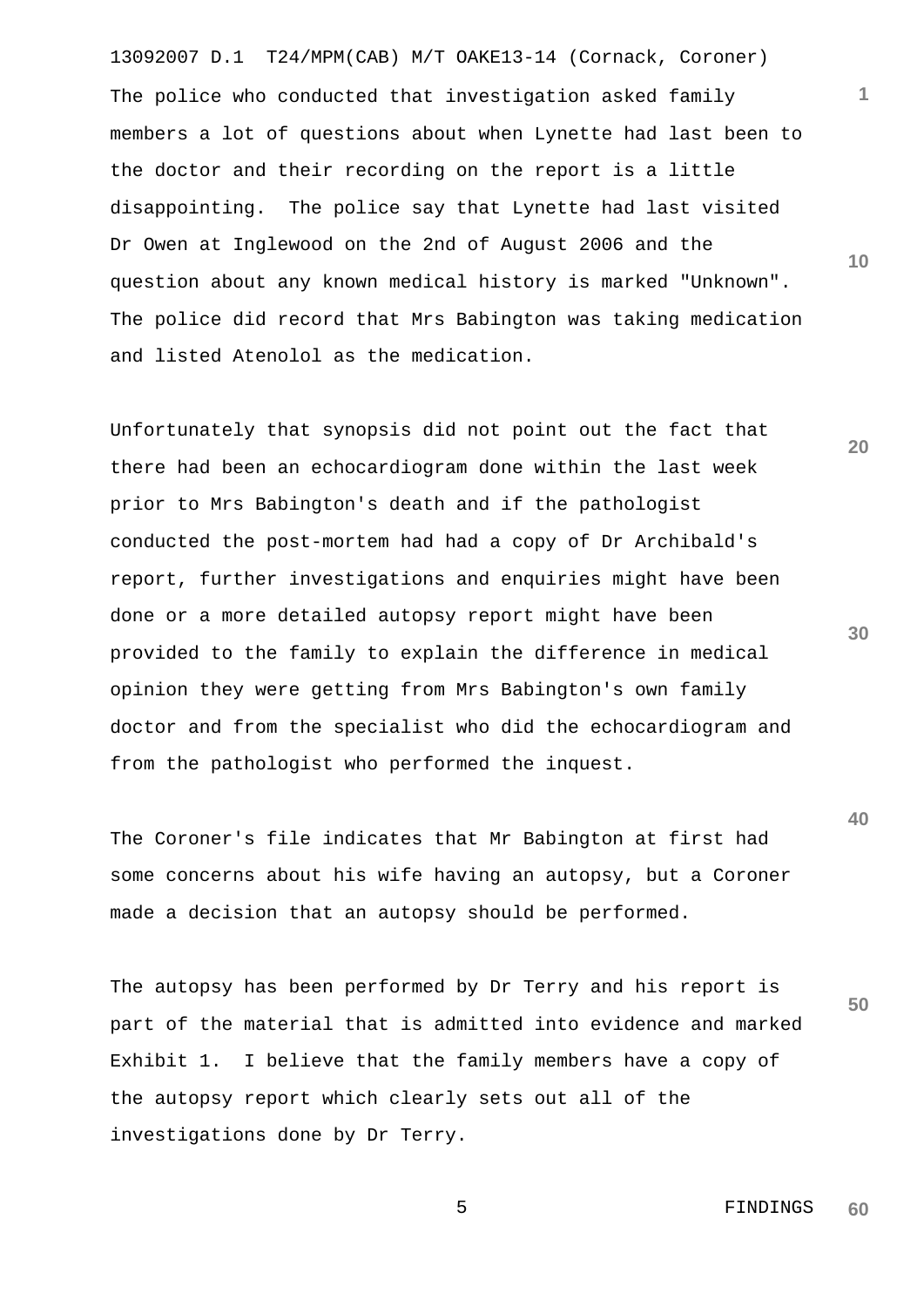Dr Terry's post-mortem summary finds that the primary cause of death was pulmonary embolus and that related causes were severe varicose veins in the right leg and cardiomegalia. He notes as cause of death,

"The cause of death was due to pulmonary embolism. The source of the embolus is most likely thrombus from the varicosity of the right leg."

Dr Terry made all those findings without having regard to the results of the echocardiogram. It seems Mrs Babington had been concerned about her health for some time. She had suffered shortness of breath, she had suffered quite a large weight loss and she had been consulting her doctor. She was referred for an echocardiogram.

Dr Terry, in his evidence, explains that a medical practitioner observing an echocardiogram has a lot of useful information about the function of the heart that a pathologist performing an autopsy does not have. That is, Dr Archibald could see how Mrs Babington's heart was operating while she was alive and her heart was pumping. So he could see heart function and he could see what was happening in her heart while she was alive and the test was being conducted.

When Dr Terry performed the autopsy on Mrs Babington her heart was not operating as she had then died. The pathologist did take samples from various organs from Mrs Babington, but he

**10** 

**20** 

**1**

**30** 

**50**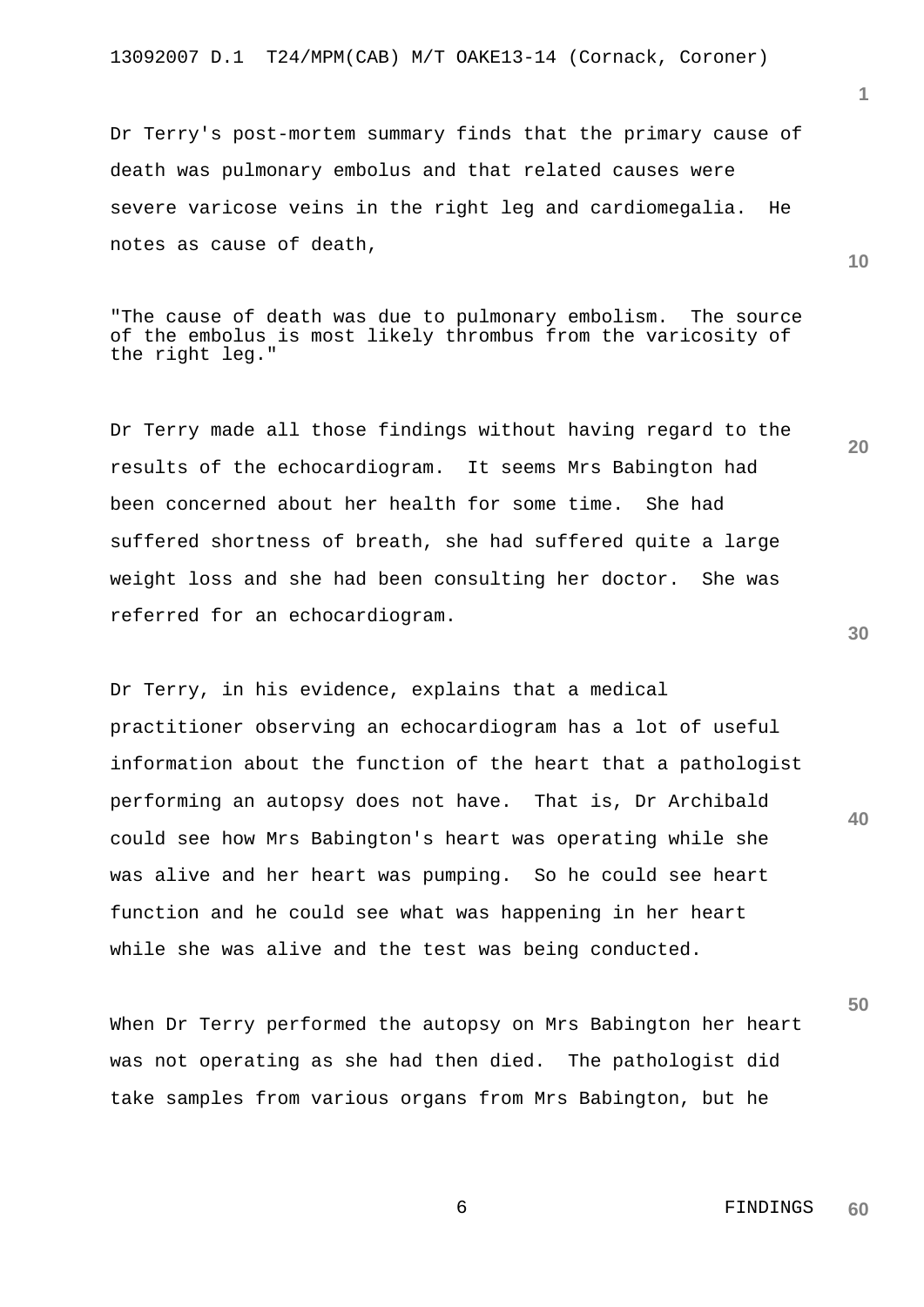13092007 D1 T24/MPM&LJP(CAB) M/T OAKE 13&14 (Cornack, Coroner) says that those samples did not indicate any change that was consistent with pulmonary hypertension.

In fact when we first heard from Dr Terry this morning he discounted out of hand that Mrs Babington had pulmonary hypertension. He said that that was not consistent with what he saw during the autopsy. However, Dr Terry having seen the report of the echocardiogram from Dr Archibald now says there can be no doubt that Mrs Babington did suffer from severe pulmonary hypertension.

Family members in this case, not only family members but friends and extended members of the community and family, have written to the Coroner concerning Mrs Babington's death. As indicated during proceedings letters were received from W G Major, Carn and Pa, Marie Potter, Joe Galloway, Annette Gale, Sarah Goodwill, Elizabeth Benz, Gary Rowlings, Gayle Vary, John Babington, Bruce Babington, Wendy Babington and Paul Babington.

**50**  Mr Bruce Babington is Lynette's husband, Wendy is her daughter, John and Paul are her sons. The other people who have written to the Coroner knew Mrs Babington all for an extended period and were concerned that the events in her life had led her to a period of incredible stress and anxiety and that this had had a very devastating impact upon her health.

**40** 

**30** 

**1**

**10**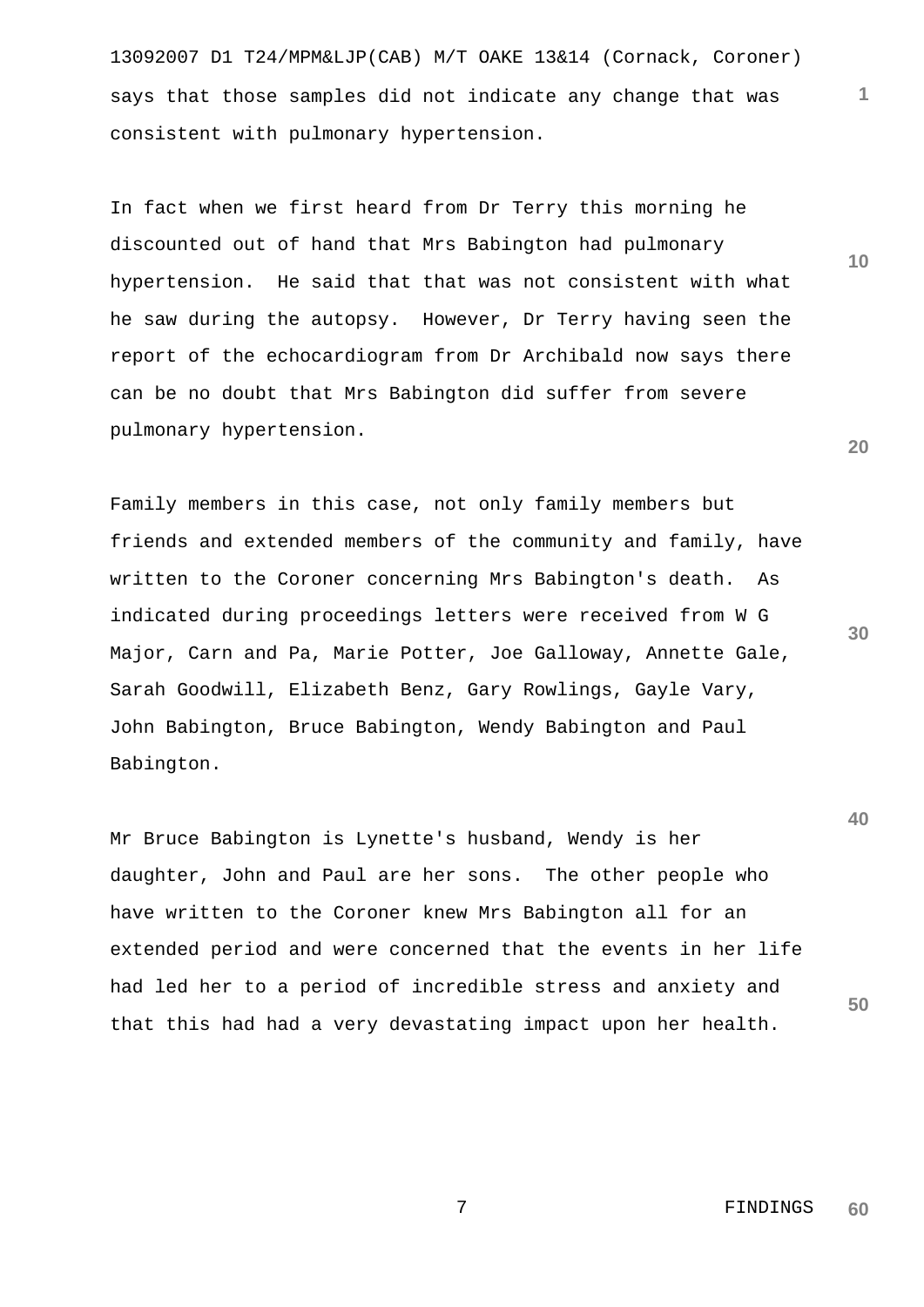13092007 D.01 T24/LJP(CAB) M/T OAKE 13&14 (Cornack, Coroner) It is no doubt that Mrs Babington was a well loved and respected member of our community and had a loving family who are, no doubt, grieving for the loss of their mother and wife.

As I said, members of extended family are also concerned about her death and believe that it was not simply natural causes that led to her death on the day.

Mrs Babington lived almost all of her married life at Turners Flat with her husband, Bruce and there they raised their children. This is a rural property and from time to time various farming activities were conducted to support the family at Turners Flat.

**30**  For some time tobacco was grown there. In addition, lucerne was grown there. They reared sheep there and in later years a vineyard was grown there.

**40 50**  It is quite clear that Mrs Babington had a long period of significant stress prior to her death. It seems that relations between the Babingtons, who lived at Turners Flat, and the Wests, who lived at Drayton Park next door, were not good. I have heard a lot of evidence about the poor relationship between the families. It seems, according to Mr Babington, to have started about 25 years before Mrs Babington died, when he found his neighbours in his shed touching things that they should not have been touching and being there without his permission, when he returned home unexpectedly.

**10** 

**1**

**20** 

**60** 

8 FINDINGS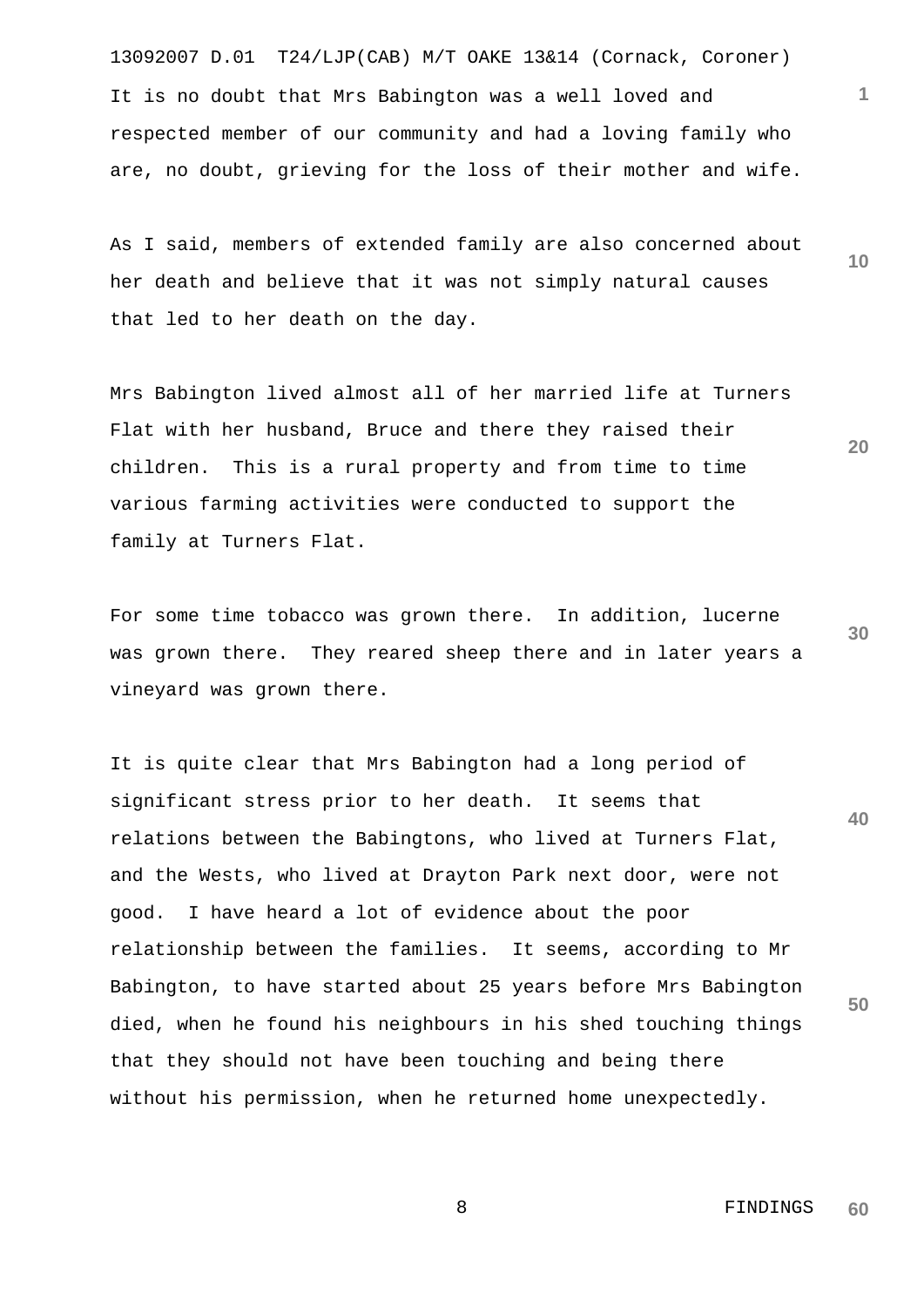13092007 D.01 T24/LJP(CAB) M/T OAKE 13&14 (Cornack, Coroner) There were also other incidents between the families that caused a lot of stress.

In 1999 there was an incident where Mr West drove his car in a circle around and around Mr Babington and according to Mr Babington he clocked him, that is, he punched him when he felt he was under attack.

There were problems with the fences. The fences between the property at one stage had accommodated the rearing of lambs as they were a seven wire fence. The Wests wanted to rear cattle, they did not need seven wires and four wires were removed from the fence which meant that the lambs were getting through the fences and this led to problems.

There were other problems when Mr and Mrs Babington became upset that the dogs from the West property came into their property and interfered with their stock and their property.

**40**  Things only got worse in 2000 where the Wests moved a house onto a section of the land where, according to the Babington family, it was not suitable. This led to a period of high stress and tension.

Mr Babington has a portfolio of documents where he has tried to raise with the council what he sees as a clear error of the council. Mr Babington has told this Court that the council had approved the house being put in the opposite corner of the property and in fact the house was built close to a pump and

> 9 FINDINGS **60**

**30** 

**50** 

**20** 

**10**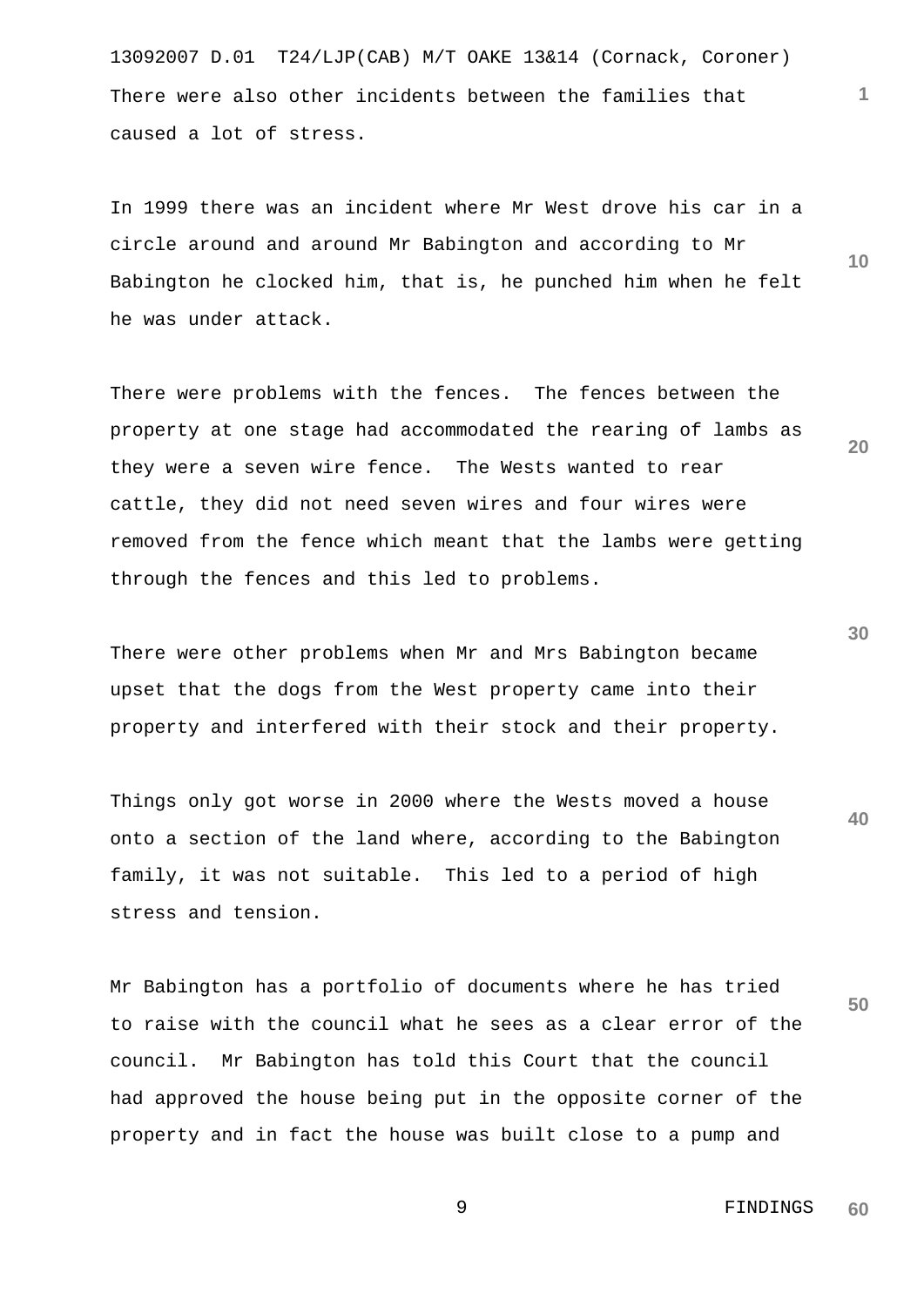13092007 D.01 T24/LJP(CAB) M/T OAKE 13&14 (Cornack, Coroner) close to an area that was being used for intense agriculture and being used as a roadway.

In addition, it was built very close, too close, to where the Babingtons planned to have a structure concern with their vineyard. So, there had been preliminary building works done to establish that structure at the property and before the Babingtons knew what was happening, there was a house so close nearby that it made their plans impossible.

It seems that the person who went to live in the house so close to the boundary between the properties and so close to all of the activities that the Babington family were used to engage in because they were farmers, was Deon West and Mr Babington says, he does not deny that Deon and his family had problems with noise, with dust and with a whole pile of other difficulties because the house was situated so close to those activities.

**40**  This led to a lot of stress and on Mr Babington's evidence, Deon West would abuse people as they were going about their normal day to day activities on the property.

**50**  In addition, Deon West made complaints to the police, to the fire authorities, to the council, to the environmental protection authority, to sun, water and those complaints were investigated time and time again with officials, including the police, calling at the Babington's property.

**20** 

**10** 

**1**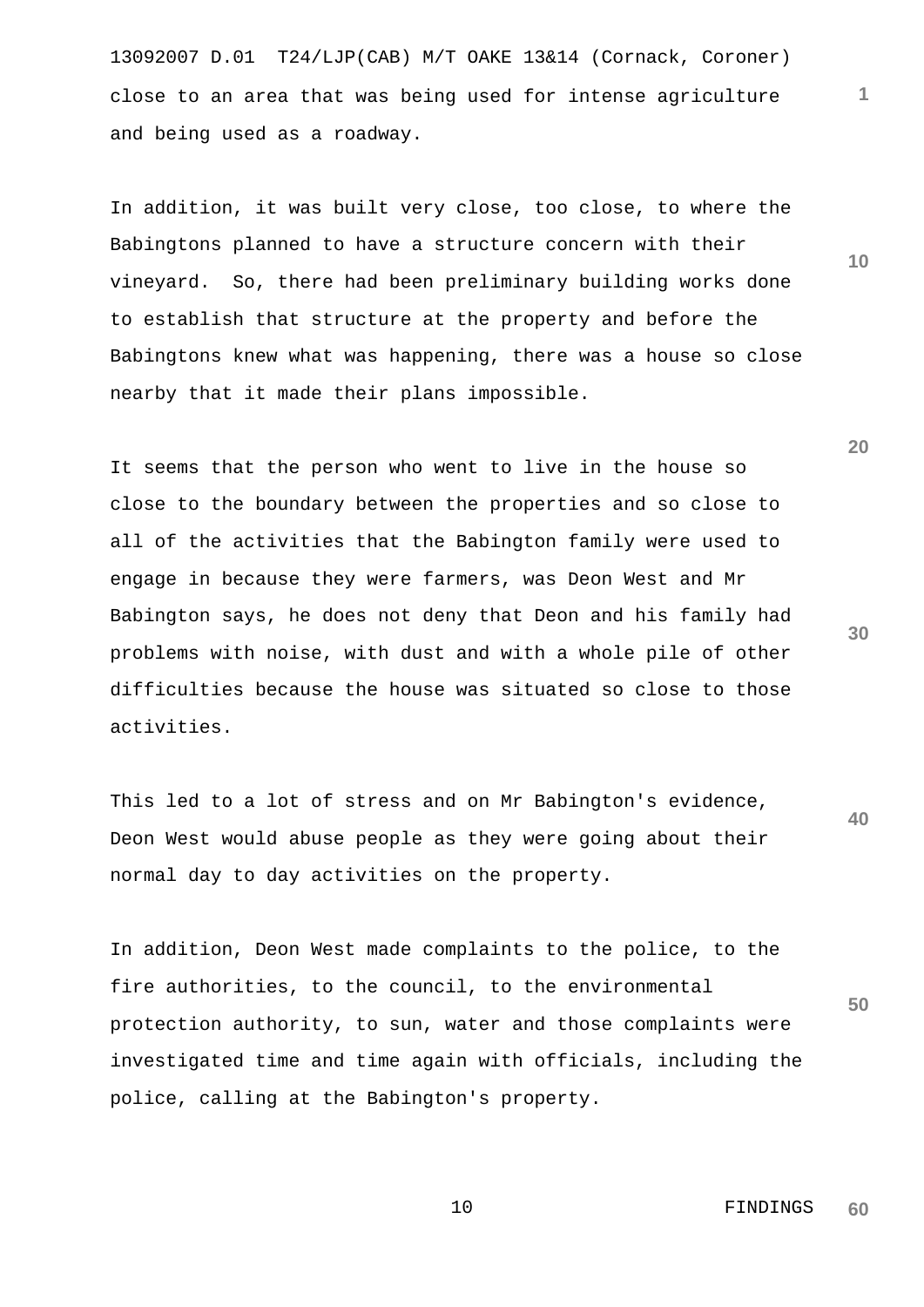13092007 D.01 T24/LJP(CAB) M/T OAKE 13&14 (Cornack, Coroner) In 2004 a terrible incident happened between the Babington family and the West family.

It seems that Deon West attacked Paul Babington with a chain saw, such that Paul was injured and suffered a wound in his stomach. That led to Deon West being charged with various criminal offences and in the end serving a period of imprisonment arising out of that event. Paul Babington suffered wounds and was required to be flown to receive surgery in relation to that matter.

All of these situations would lead, no doubt, to a high level of stress for Mrs Babington.

**30 40**  In addition, Mr Bruce Babington was charged with stalking and he was placed on bail with conditions that restricted his going into town and going about his normal business and finally those charges were found to be not proven before the Magistrates Court but this led to a lot of difficulties for the Babington family and for Lynette in particular, who was worried and concerned and fretting about her family.

**50** 

**20** 

**10**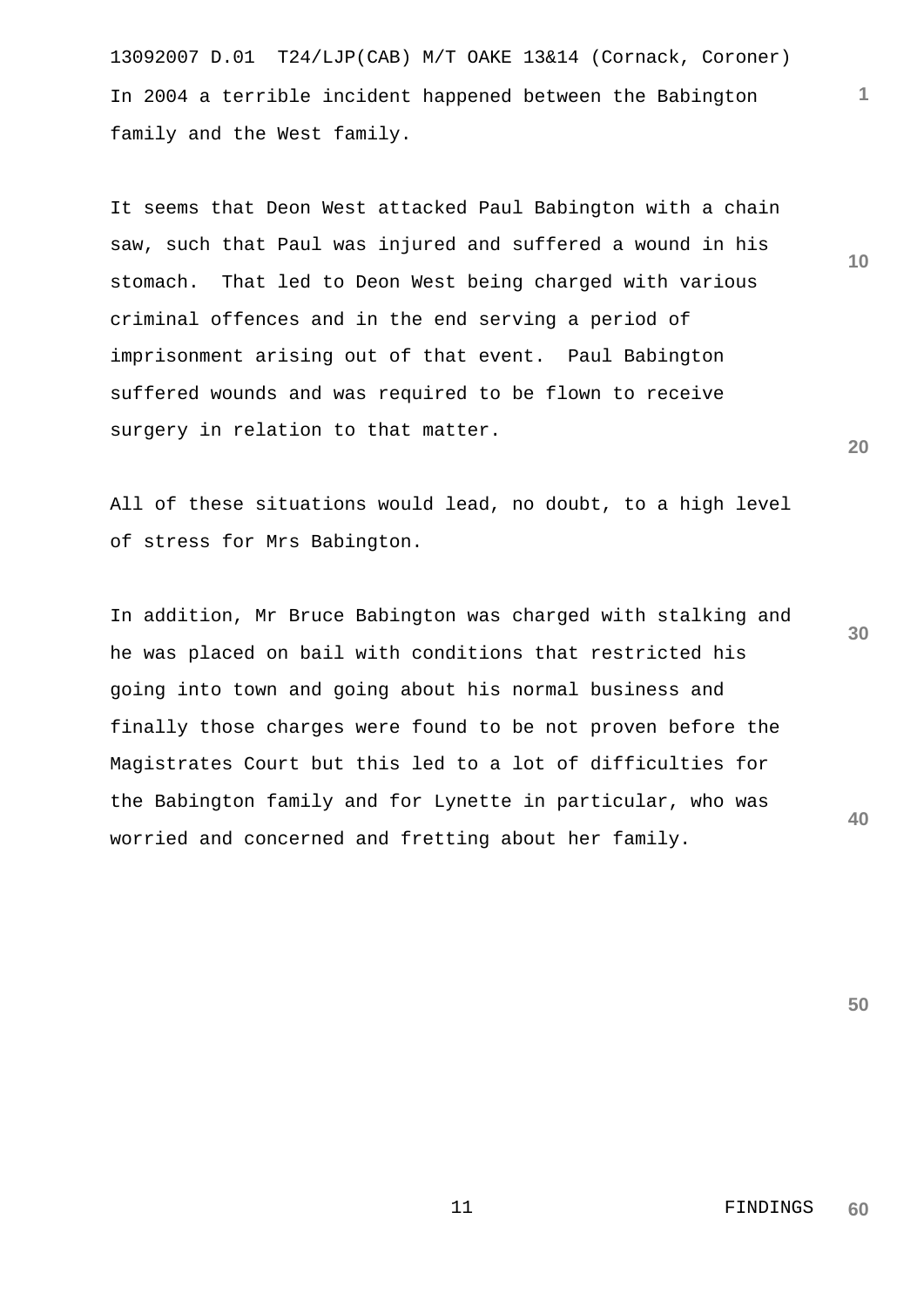13092007 D.1 T25-26/RAK(CAB) M/T OAKE14 (Cornack, Coroner) According to Ms Wendy Babington's evidence today, her mother Lynette would have preferred to move away and move on from all of this, seeing the effect it was having. But the husband Bruce was more concerned to stay and try and sort things out.

Leading up to the events that led to her death, Mrs Babington lost 10 kilograms in weight. She was withdrawn and kept to herself. She cried a lot and she appeared to be anxious and worried. She did see her doctor regularly.

It is noteworthy that Mr Bruce Babington was also suffering ill health at this time, and he was suffering from stress and significant depression, and he consulted a range of medical practitioners. So the effects of all of this stress and anxiety were having an impact on everyone in the family, but most importantly Bruce and Lynette, it seems.

**40**  Mrs Babington did suffer a period of being concerned about her health and having shortness of breath, so she went to see Dr Owen and he sent her for an echocardiogram. The results of that test, I will admit them into evidence and mark them Exhibit 4.

## ADMITTED AND MARKED "EXHIBIT 4"

CORONER: They have been produced thankfully by Dr Owen today to place into perspective what has happened.

**50** 

 12 FINDINGS **60** 

**10** 

**1**

**20**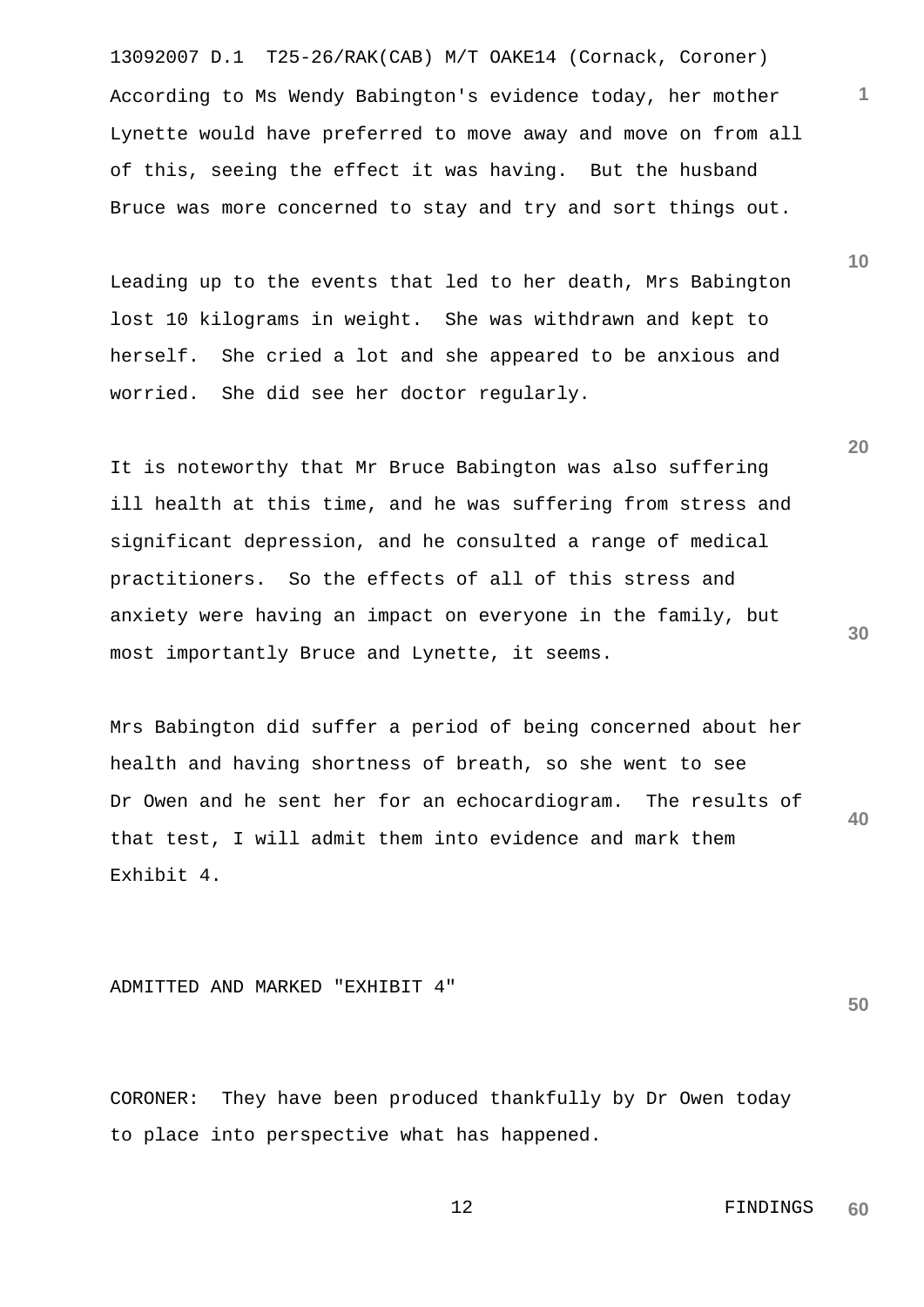Dr Terry has told us that the shortness of breath could be caused by small clots coming away from a major area of clotting and causing difficulties as they caused blockages in Mrs Babington's lungs. That this would cause her heart to pump harder.

So the fact that she was suffering some of these symptoms, being shortness of breath and other conditions, would indicate that this had been a problem that had been happening for a number of weeks. The test conducted by Dr Archibald clearly showed that Mrs Babington suffered from severe pulmonary hypertension.

The people who loved Mrs Babington the most have obviously spent a lot of time searching for an explanation to all of these events. And some of that has led them to various internet sites and gathering evidence about the correlation of stress with the conditions that caused Mrs Babington to die.

**50**  It is clear that Mrs Babington suffered a long period of stress in her life, stress that had definite and debilitating impacts upon her general health and that she was worried about a lot of things. That was not stress caused by some fanciful notions of hers, it was proper stress related to actual things that were happened around her and to the people that she loved, and concern about what was going to happen in the future.

**1**

**10** 

**20** 

**30**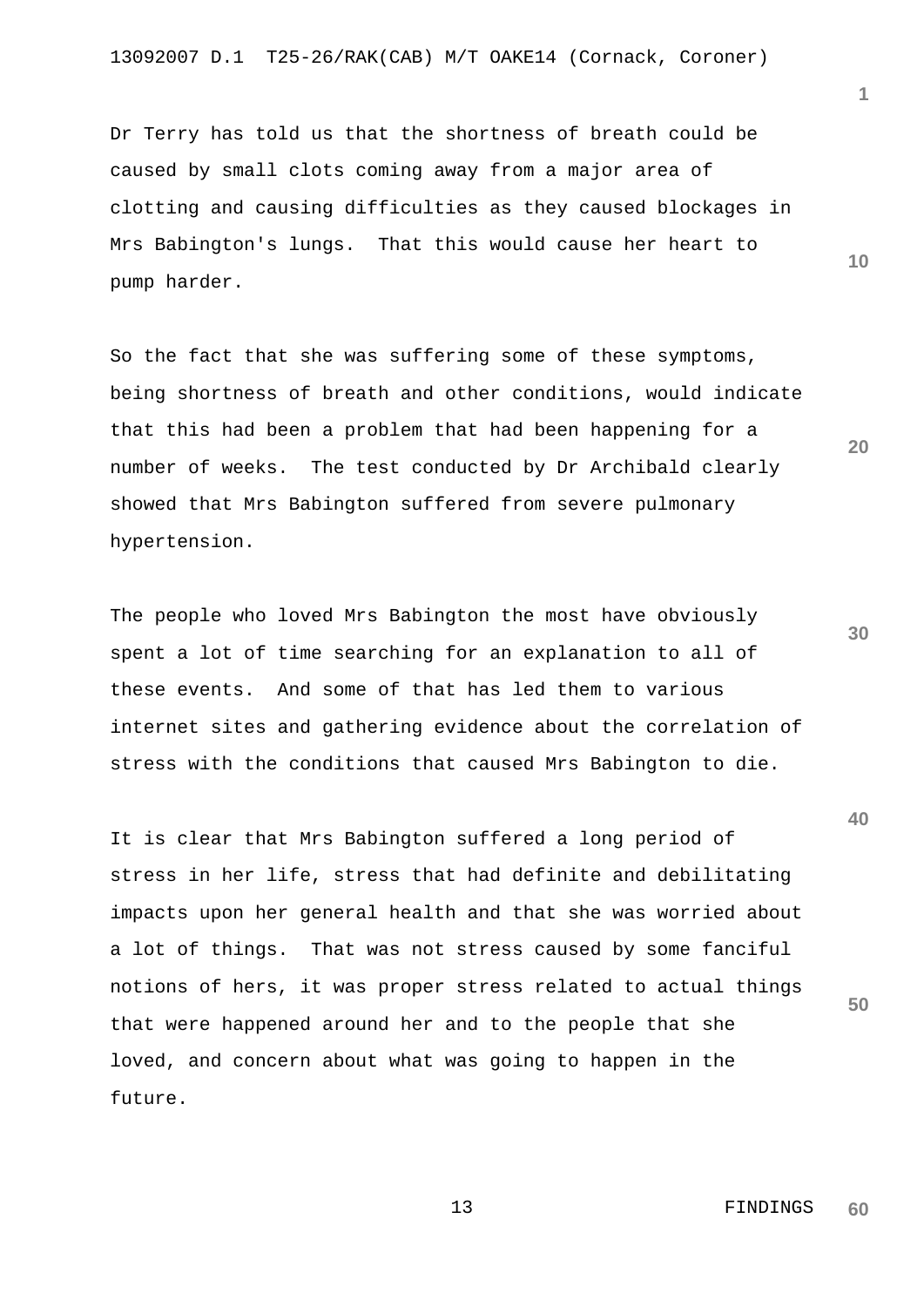13092007 D.1 T25-26/RAK(CAB) M/T OAKE14 (Cornack, Coroner) And it is clear that after that long period of stress, she suffered the conditions or she suffered a catastrophic event to her health where she suffered a pulmonary embolus that led to her sudden unexpected death.

Now, medically, Dr Terry says that stress may be a minor contributing factor but in his opinion it would be a minor one and that the pulmonary embolus is as a direct consequence of the detachment of a thrombus, which is most commonly occurring in the deep veins of the lower limbs or the pelvis. As a thrombus propagates, it may detach and pass through the heart and impact in the pulmonary vasculature of the lungs.

If large pulmonary arteries are occluded, death is usually rapid. Factors important in thrombus formation are threefold and include abnormalities aflow within the vessel, abnormalities of the vessel wall, and/or abnormalities in the blood components.

**40 50**  All of the evidence here points to the fact that Mrs Babington's death was rapid, it was unexpected and it came about as a direct result of a pulmonary embolism. The doctor performing the autopsy did find that she had a large clot in her legs and it is his opinion based on his examination of her at the autopsy that this is the most probable site of the thrombus that led to her death.

So in carrying out my functions as a Coroner today, I find that a death did occur, that it was the death of Mrs Lynette **10** 

**1**

**20**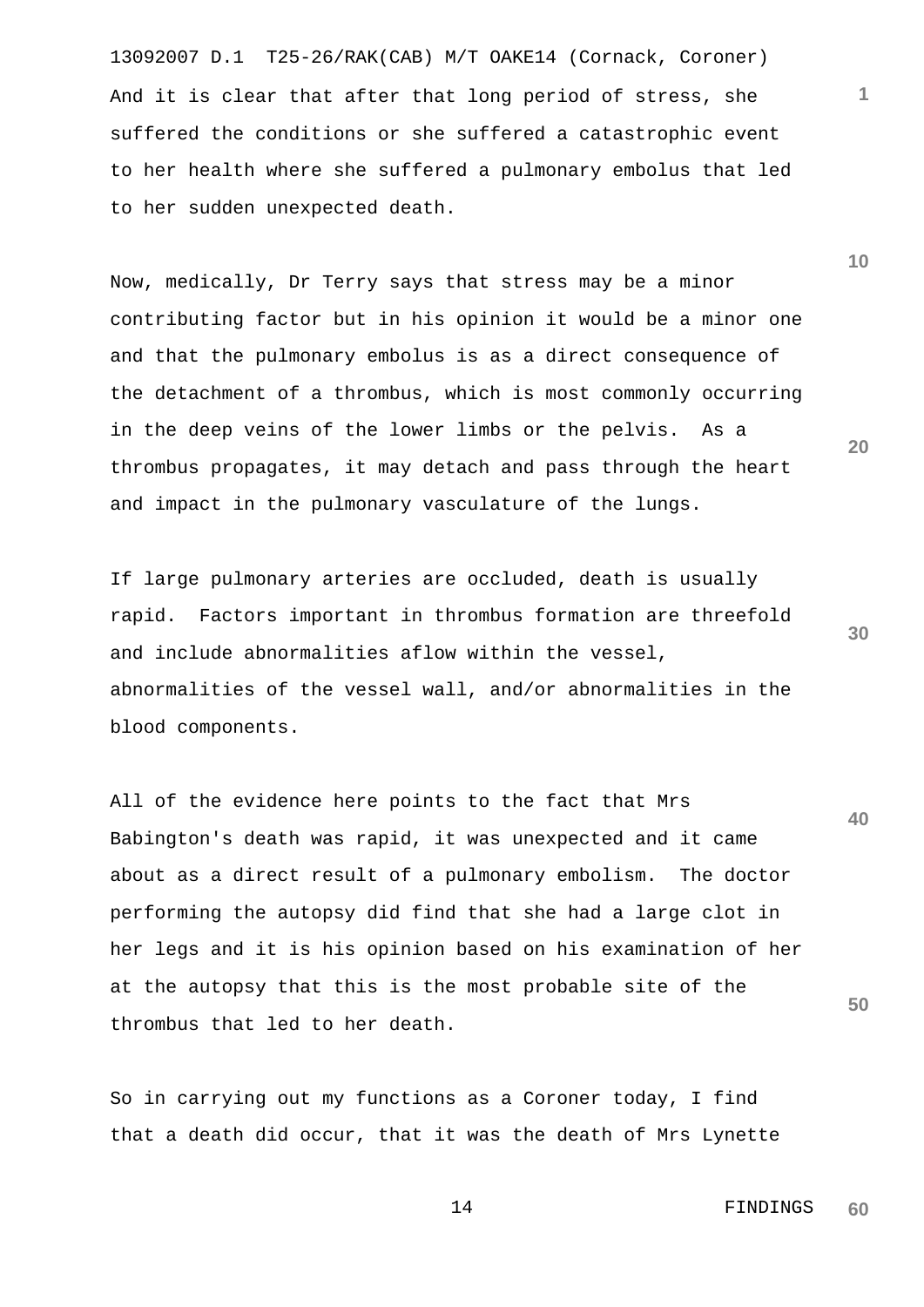13092007 D.1 T25-26/RAK(CAB) M/T OAKE14 (Cornack, Coroner) Babington and, in accordance with the evidence I have heard, I have given a time; a place where she died has also been covered by those findings.

How she has died has been given by the findings as well. What caused her to die; I find I am satisfied what caused her to die was a pulmonary embolism and, in accordance with the autopsy report, that there were other related conditions of severe varicose veins in her right leg and cardiomegaly.

I am quite satisfied that the family has proved today that this came about after a long period of stress and from what Dr Terry says, stress may be a minor contributing factor to the cause of death being the pulmonary embolus.

Mrs Babington, of course, tried to deal with the stressing factors in her life as best she could, and it seems that one step she did was to move away from the farm in the week prior to her death. So she was giving herself a bit of space from all the stress that was surrounding there. Quite obviously, that stress was a major concern to her and she did what she could.

Mr Jones indicates that she did seek treatment and attention, but he said it was too little, too late. I do not believe that that is actually what happened. She did have a period where she was suffering from shortness of breath and what the doctor said, indicates that you cannot tell when or if a large

**20** 

**1**

**10** 

**30**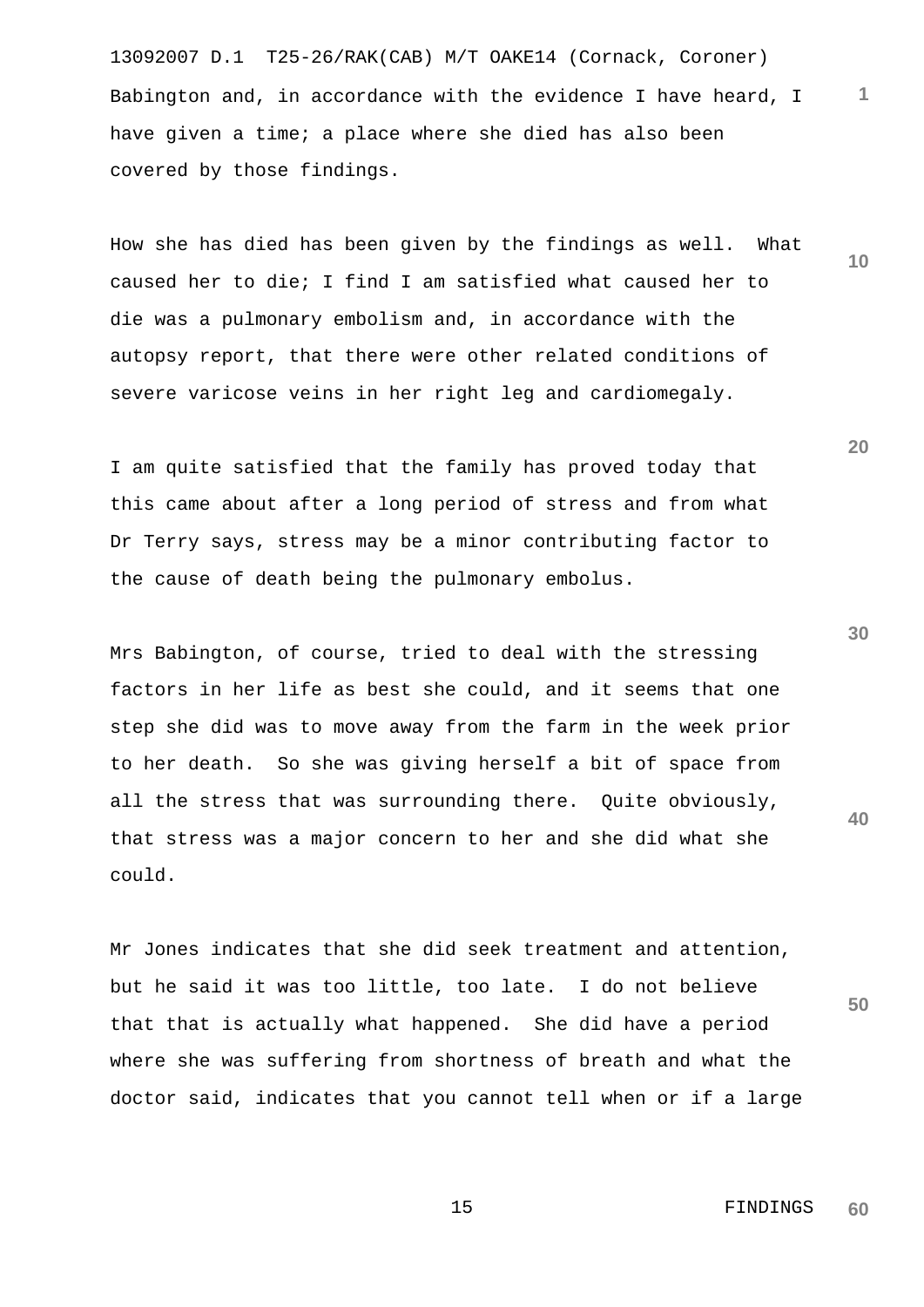13092007 D.1 T25-26/RAK(CAB) M/T OAKE14 (Cornack, Coroner) embolus or thrombus is going to detach from the major plot and cause a problem.

So, to categorise that as too little, too late, is no-one's fault. It simply means that the tests that were conducted were not done in a way at a time that could assist Mrs Babington to deal with the problems that she had. No-one could have foreseen that a large thrombus was going to detach from the plot and cause her death at the time it did and in the manner it did.

And I am sure that Mrs Babington's doctor, Dr Owen from Inglewood, did all he humanly could to look after his patient and to make sure that he treated all of her conditions as best he could. It was true that Mrs Babington was about to undergo more tests, and no doubt those tests would have led to treatment if this catastrophic event had not happened.

**40 50**  So I am afraid, as Coroner, I am not able to say conclusively that the stress concerning any factor - there were a large number of stressors that Mrs Babington had experienced. I can find that as a matter of fact, that this happened after a long period of increasing stress on her because of the neighbourhood distress and the various factors, including difficulties with the Council with what seemed to be inconsistent planning decisions; difficulties with the authorities concerning various complaints that were made and difficulties with all of the protracted litigation;

**20** 

**1**

**10**